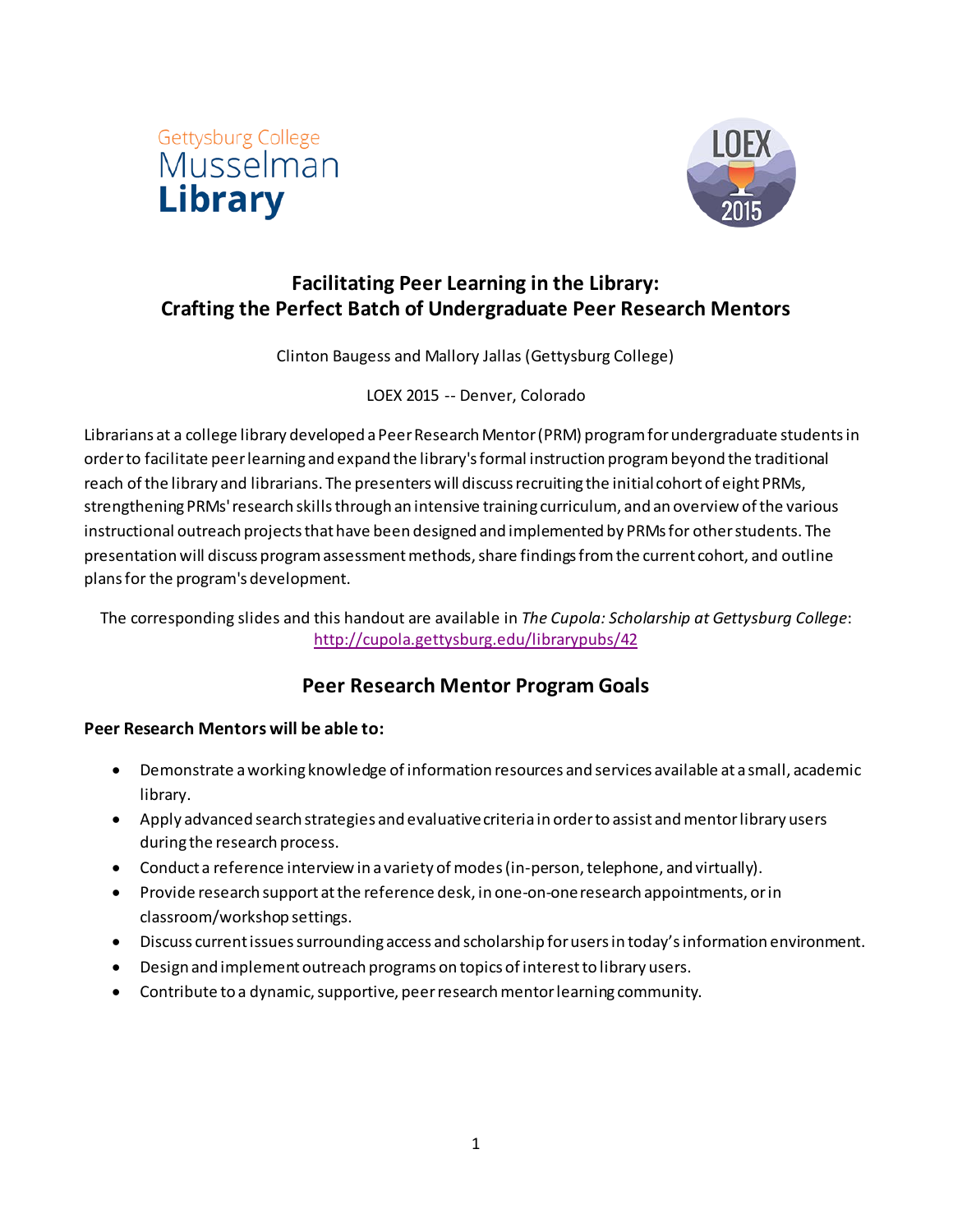# **Job Advertisement**

The Reference &Instruction Department of Musselman Library invites Gettysburg College students to submit applications to become a Peer Research Mentor for the 2014-15 academic year. A Peer Research Mentor is a student who works alongside librarians to support students engaged in research, while also improving one's own research skills. This position is open to four rising sophomores and two rising juniors in any major. The Peer Research Mentor team intentionally includes students representing a range of class levels (first-year student mentors will join in Spring 2015). While the appointment is for an academic year, there is potential for continuation. If you love information and helping people find exactly what they need, this could be the position for you!

Peer Research Mentors will engage in three main areas:

1. Training. Mentors will participate in a concentrated series of training sessions in August during the week before classes begin, as well as ongoing training throughout the year (about 1 hour per week). Training topics include basic customer service principles, navigating our online and print library collection, understanding today's information environment, search strategies, evaluating information, the inner workings of the library (from cataloging to interlibrary loan), current library issues, and other topics of interest to the mentors.

2. Reference service. Mentors will work at the library's main reference desk 2-4 hours per week, partnered with another peer mentor and/or professional librarian. In addition, qualified mentors may meet with students during scheduled research appointments.

3. Outreach. Mentors will design and implement an outreach program each semester. Each mentor will consult with a supervising librarian in order to customize a project that reflects the mentor's interest and skills. For example, a mentor might create a web research guide that supports a class assignment, meet with students completing a particular assignment, or promote reference services in other ways. This componentis flexible and should support the mentor's academic interests.

### Qualifications

- Desire to learn, improve, and master research skills in more than one academic subject area
- Interest or background in education, mentoring and/or tutoring
- Strong communication and organizational skills

Peer Research Mentors will be part of a learning community supported by each other as well as Fortenbaugh Interns, the Holley Intern, and librarians. Peer Research Mentors will mentor other students while becoming more successful researchers themselves.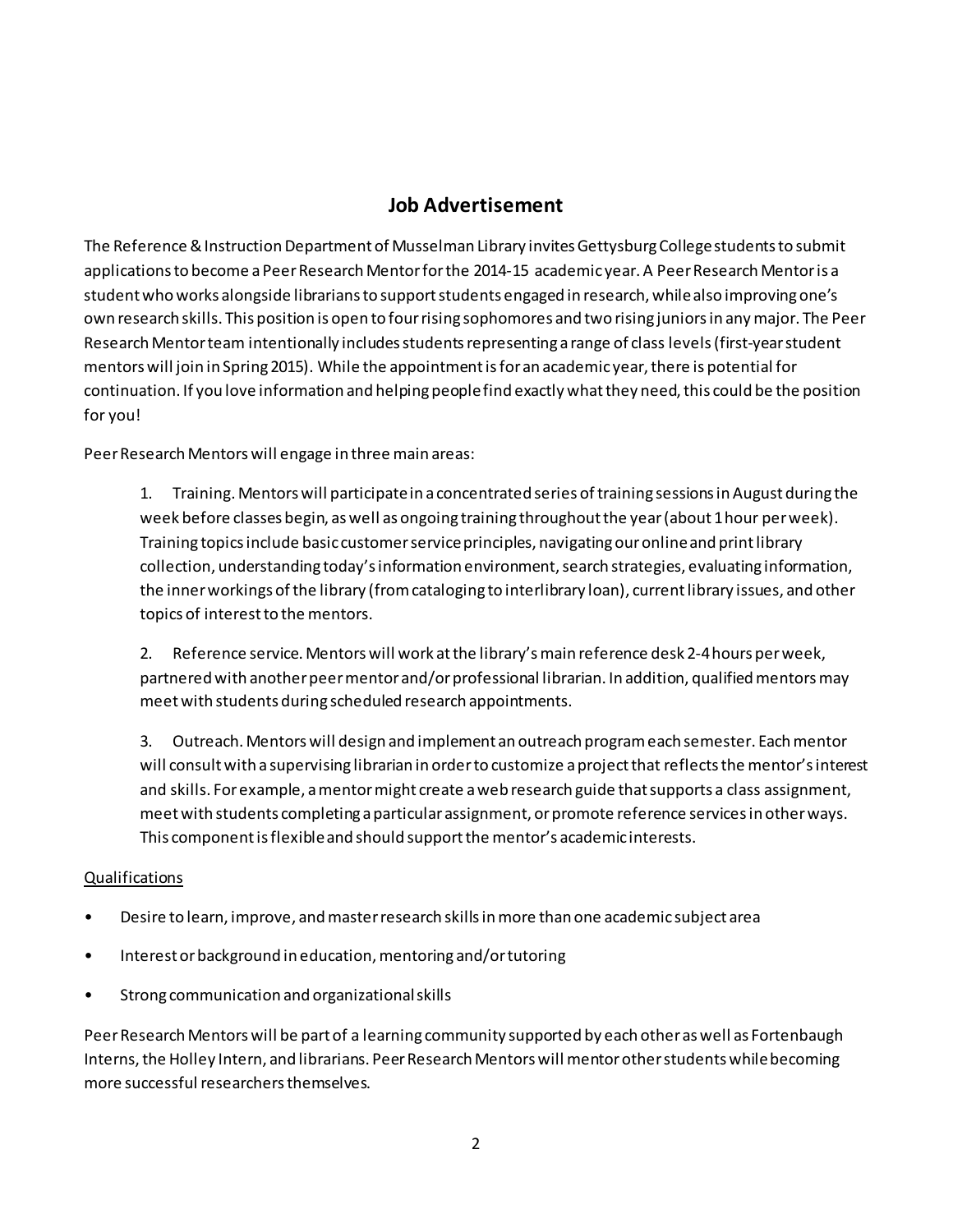Peer Research Mentors will work 6-8 hours per week while classes are in session, in addition to about 15 hours of paid training during the last week of summer. The pay rate is \$8.50 per hour.

To apply, submit a letter indicating your interest in the position, your education and/or career goals, any relevant courses, and the names and contact information for 2-3 references (references should be faculty members who can tell us about you and your work in the classroom, and/or your supervisor in a campus job or other relevant job). Please be specific about why you would like to be one of our very first Peer Research Mentors. Application materials must be received by Sunday, April 6, 2014 to be considered. Send application materials to xxxx@gettysburg.edu.

Have questions? We'd love to chat with you! Drop by the office (room 102, main floor, Musselman Library) or email xxxx@gettysburg.edu

# **Boot Camp Training Schedule**

## **Move-In Day**

- 9:00am-4:30pm: Pick up key from ResLife
- 5:00-6:30pm: Kick-Off Dinner (Library Dean's home)

## **Day 1 of Boot Camp**

- 8:00-9:00am: Breakfast, introductions, and warm-up discussion *Discuss: What is a library? What is our library? What has your library experience been like? How do you use libraries in general? Share your personal favorite library story.*
- 9:00-10:15am: Give us a library tour. *Each PRM explores a floor of the library and prepares to present important features to the other PRMs and librarians. Librarians fill in as needed.*
- 10:15-10:30: Break
- 10:30-Noon: Introduction to Research *Introduce the research process which outlines the Boot Camp training. Assign research topics for remainder of training, and start with reference sources (print and online).*
- Noon-1:00pm: Lunch
- 1:00-3:00pm: Discovery & Access: Books! *Local catalog vs WorldCat, searching strategies (keyword vs subject; advanced search tips), LC Call Numbers, Course Reserves, Textbooks, ILL, etc.*
- 3:00-3:30pm: Break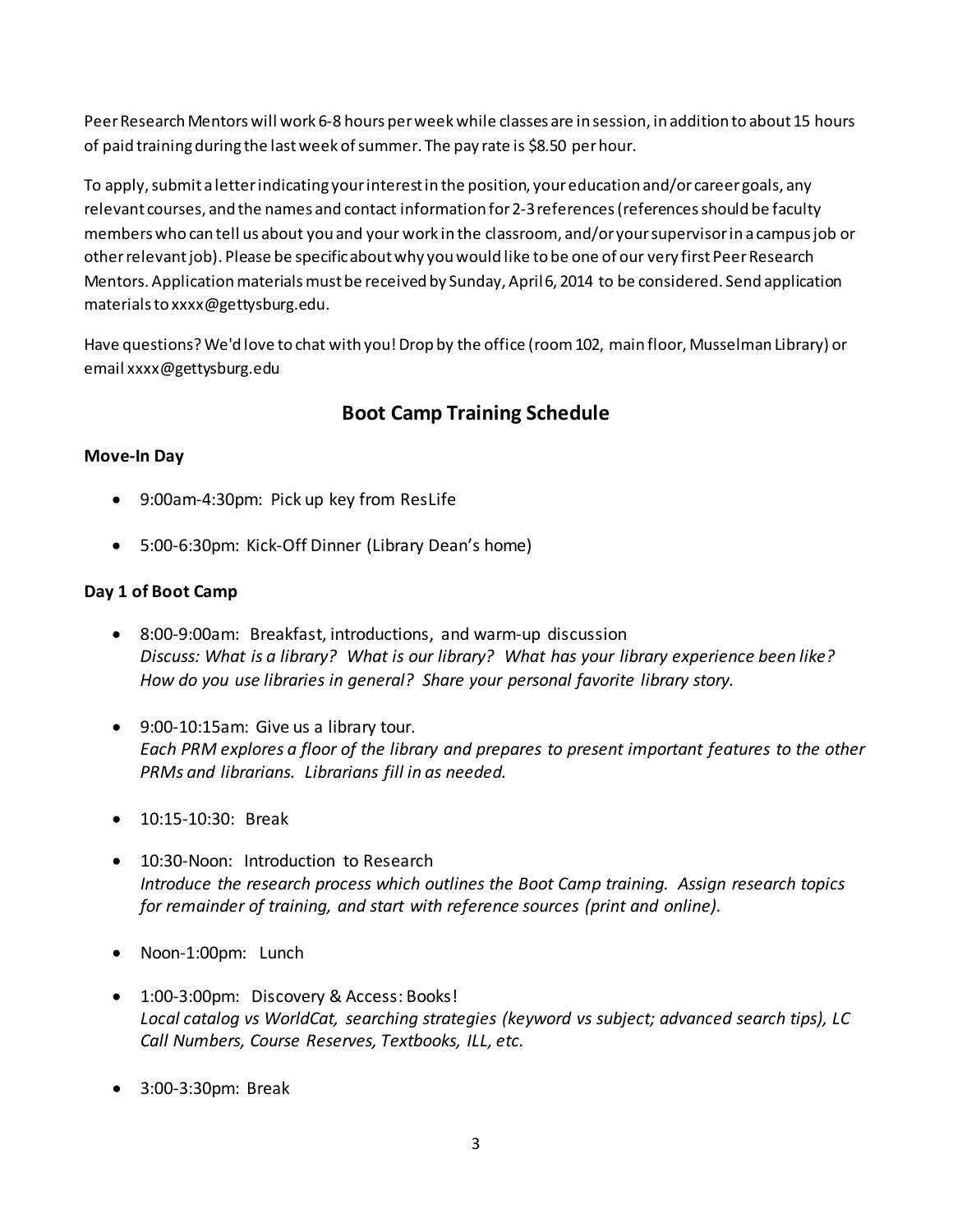• 3:30-5:00pm: Practice

*Library Olympics: Book relay race, Where in the library is it?, and Hot seat (practice reference questions). Receive homework: Reflection – What confuses you? What do you hope to learn? What are you excited about?.*

• 5:30-7:00pm: Dinner

## **Day 2 of Boot Camp**

- 8:00-9:00am: Breakfast, meet & greet, and warm-up discussion *Introduce key library staff (Systems Librarian, ILL staff, Circulation, Building Manager). Discuss reflection questions.*
- 9:00-10:15am: Discovery & Access: Finding Articles *Articles, Journals, Databases, and One Search – oh my! Includes what is a database, identifying the right resource,; searching and advanced search tips, etc.*
- 10:15-10:30: Break
- 10:30-Noon: Discovery & Access: Journal Locator & Evaluation *How to use the Journal Locator to identify, locate and access individual journals and articles in library collection, retrieving full-text, or utilizing Interlibrary Loan. Cover distinguishing among types of sources (books vs articles, primary vs secondary, etc.) and critically evaluating information sources (popular vs scholarly, peer review process).*
- Noon-1:00pm: Lunch
- 1:00-3:30pm: Reference Desk Basics *Reference interview with practice questions. Reference desk minutiae: LibAnswers, READ Scale, printing, and technology troubleshooting.*
- 3:30-4:00pm: Break
- 4:00-5:00pm: Library Olympics & Closing Ceremonies *"Find that citation" and "Can you help me?" (reference desk scenarios). Medals and closing ceremonies.*
- 5:30-7:00pm: Dinner & Final Reflections *Receive reflection homework for first one-one-one meeting with librarian mentor: "How can the library help students become better researchers?"*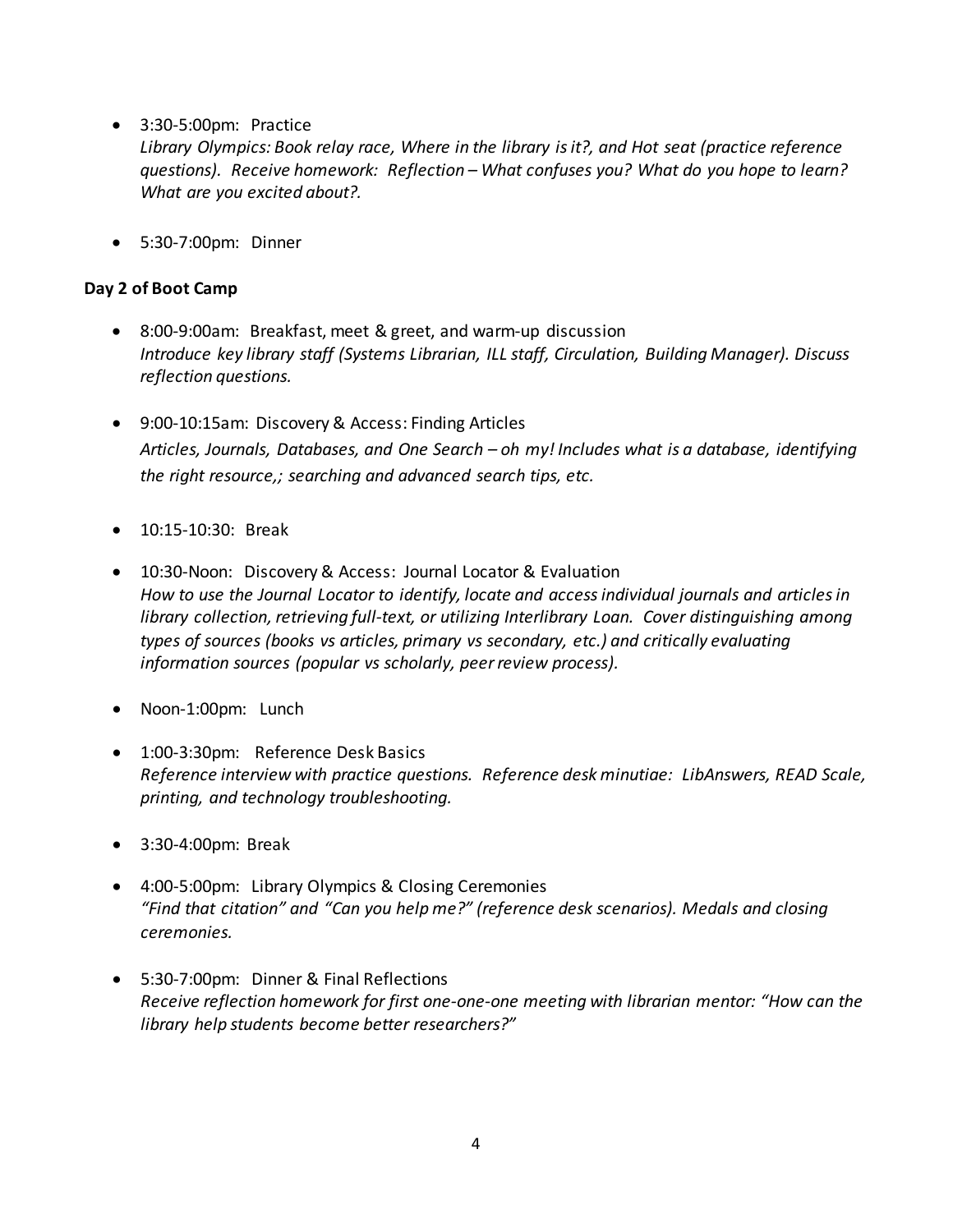# **Bi-Weekly Peer Research Mentor Meeting Topics**

### **Fall Semester**

- Citation & bibliographic management tools
- GettDigital & introduction to Special Collections & Archives
- Open access & introduction to scholarly communication
- Outreach projects
- Civil War era resources
- Dealing with end of semester reference questions
- Interlibrary Loan and off-site storage

## **Spring Semester**

- Ebooks
- Science resources (PRM led)
- Funky technology in the library: microfilm readers, assistive technology, and more (PRM led)
- Music resources (PRM led)
- Image sources (PRM led)
- Academic Dishonesty (PRM led with Dean of Academic Advising as guest)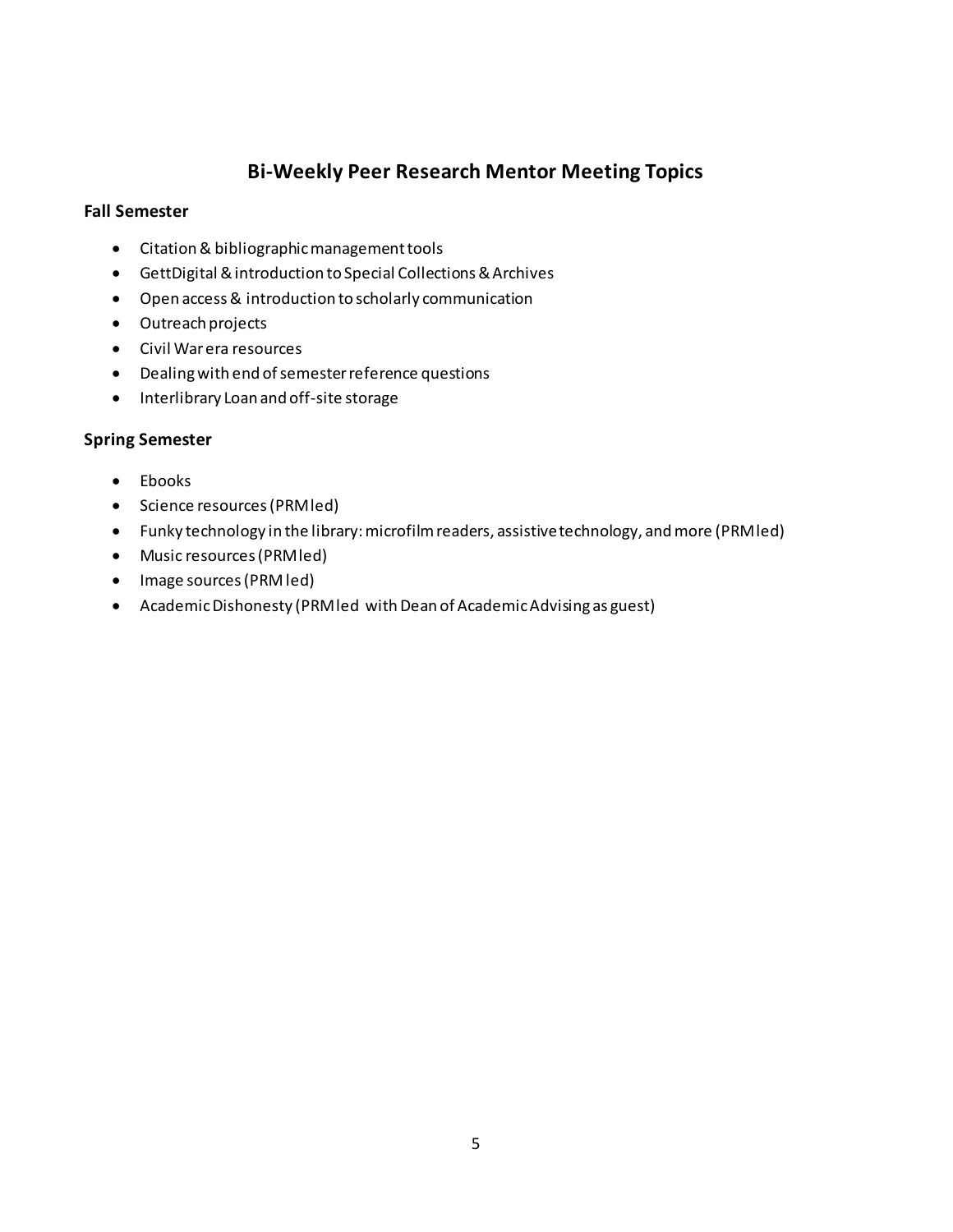# **Assessment – Year 1 (2014-2015)**

Peer Research Mentors (PRM) completed each self-assessment in conversation with their direct supervisor at the mid-point of the fall and spring semesters. An assessment also occurred at the end of the academic year, which included additional "connections" questions.

### **Mid Fall/Spring Semester Assessment**

### **Reference desk**

- Have your research skills improved since beginning the PRM program? If so, describe how.
- How comfortable do you feel conducting reference interviews and helping patrons at the desk? Where do you want to improve?
- In order to improve your reference desk service, what topics would you like to learn more about?
- How well did the August boot camp prepare you for working at the reference desk? How can we improve it next time?

### **Outreach projects**

• Do you feel prepared to design and implement your outreach project? If not, how can we better support you?

#### **Learning community**

• One of the program goals is to develop a sense of community among the PRMs. Do you think this is happening yet? Please suggest ideas for how to create and/or strengthen this community.

#### **Next steps**

• We plan to hire a couple of first-year students to join the PRM group in the spring semester. What suggestions do you have to train them and bring them into your group?

#### **Final questions**

• What have you enjoyed the most about the PRM program? What have you enjoyed the least?

#### **End of Fall Semester Assessment**

#### **Reference desk**

- What do think are your strongest skills at the reference desk? Where do you want to improve?
- After a semester at the reference desk, what topics would you like to learn more about in order to improve your service?

#### **Outreach projects**

- Write a brief paragraph summarizing your outreach project, reflecting on how you think it went.
- If you were to do this outreach project again, what would you do differently?